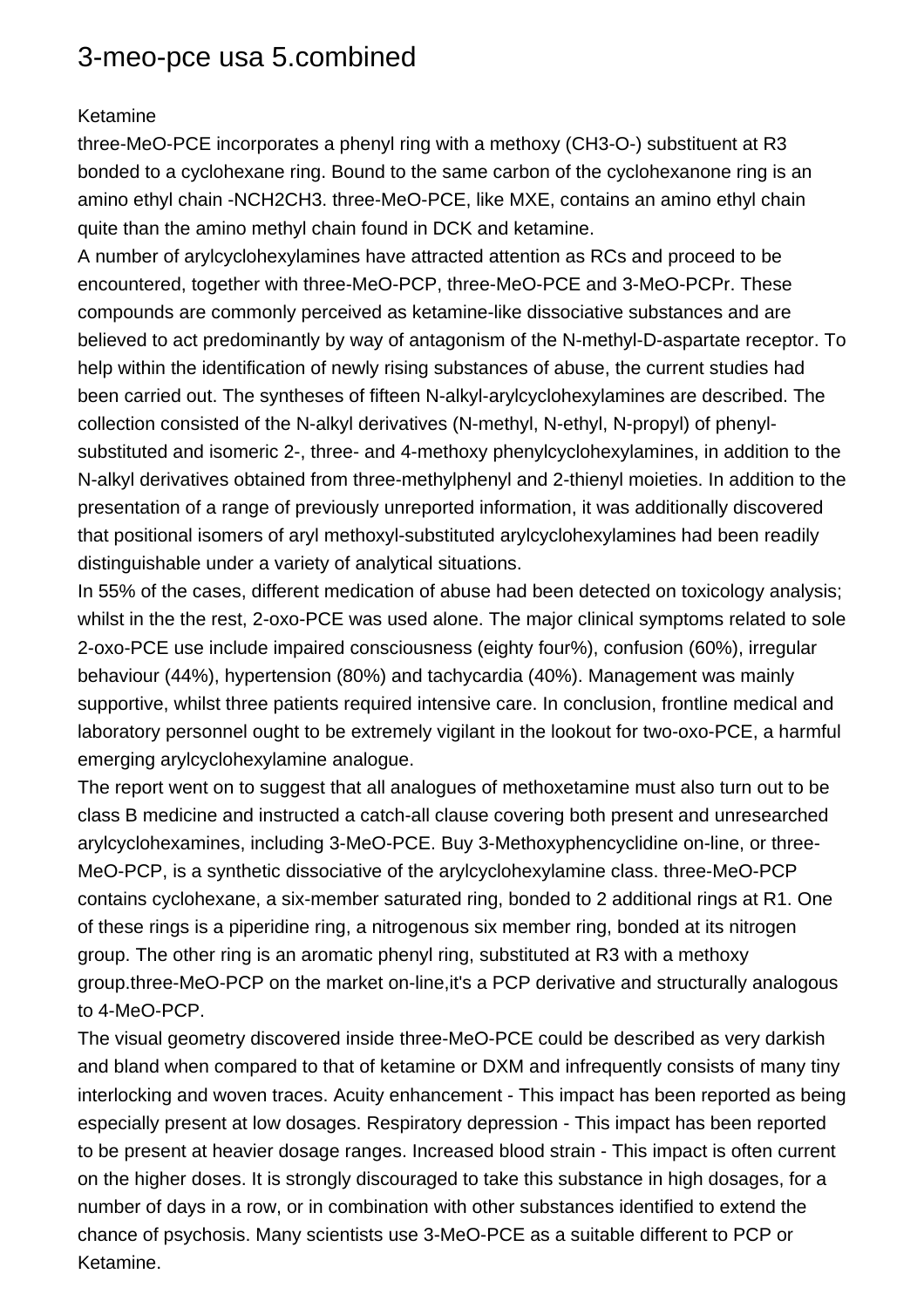Thus, methoxetamine is ketamine with out the two-chloro however with a '3-methoxyl' group on the phenyl ring and with an N-ethyl rather than N-methyl substituent, whilst three-MeOphencyclidine is phencyclidine with a 3-methoxyl substituent on the phenyl ring. The addition of the three-methoxyl moiety to the phenyl ring thus appears to reinforce the affinity for the serotonin transporter. Buy 3-MEO-PCE started to realize reputation in 2010 and is sold within the on-line chemical compounds market to unconventional areas as a legal various to PCP or ketamine. You have to be no less than 18 years of age to purchase from Chemical Planet. Due to the risk of psychosis, it is not really helpful to combine this drug with other substances, particularly stimulants, psychedelics, or different dissociatives like MXE. Independent research ought to always be accomplished to ensure that a mix of two or more substances is protected before consumption.

It is strongly recommended that one use hurt discount practices if using this substance. 3- MeO-PCE could have a better danger of causing mania, delusions, and psychosis than different dissociatives. Our merchandise are shipped in sealed Mylar foil bags to protect the material till use. All products are appropriately labelled, however there is no reference to the chemical name or Realchems on the outer packaging. As a customer please examine the legality of this chemical in your nation earlier than ordering.

PCP, also known as angel mud, was initially made in 1926 and dropped at market as an anesthetic within the Nineteen Fifties. This report also described the receptor binding profile of methoxetamine and three further dissociatives 3-MeO-PCP, 4-MeO-PCP, and three-MeO-PCE, exhibiting them to have vital affinity for the PCP site of NMDAR and was later revealed in additional detail. 3-meo-pcp is an analog of Phencyclidine, which is named angel dust. By using the website, services provided by moskvabk.ru, or when communicating with the Company to be able to inquire or focus on ordering, you are agreeing to these terms in their entirety. It just isn't classified as a controlled substance within the United States, nonetheless, because it's an. little or no information exists concerning the pharmacological properties, metabolism, and toxicity of three-meo-pce, and it has a very brief historical past of human usage.

Psychonaut Wiki has some very useful assets and information on 3-MeO-PCE. Never conduct research with a chemical without studying about it first. The following is by no means an exhaustive list of the potential aspect-results of three-MeO-PCE however will give an thought of the potential side-results which may be skilled when research is conducted with the chemical. Although many psychoactive substances are fairly safe to use on their own, they'll abruptly become harmful and even life-threatening when mixed with different substances. The following listing consists of some identified harmful combos .

These samples have been monitored to ensure that goal analyte transitions were not triggered by the inner standard. Likewise, neat goal analytes were injected on LC-TOF-MS to show that they had been free from the isotopically labeled internal normal chosen for this assay. Thus, if blood concentrations for PCP and its three-methoxy analog are typically similar amongst users, this commonplace curve would encompass values anticipated in casework. Positive controls of three-MeO-PCP had been ready beneath similar extraction conditions at concentrations of 50 and 500 µg/L. A neat standard containing each reference standards and PCP-D5 was also prepared. During the autopsy, samples of aortic blood, femoral vein blood, liver, stomach contents, bile, urine, vitreous humor and brain tissue have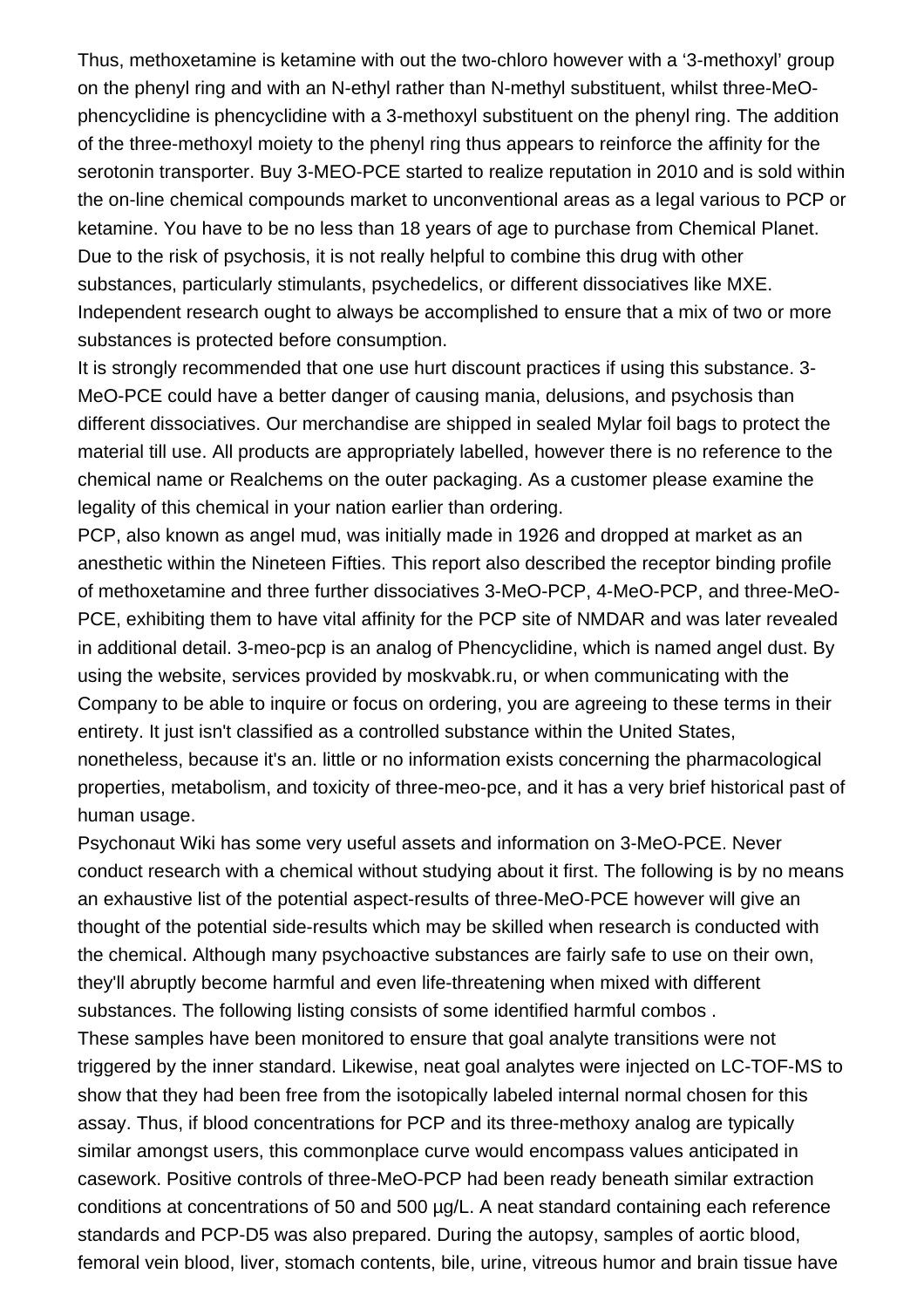been recovered and submitted to the toxicology laboratory for testing.

Freely available on the Internet, NPS are nonetheless legal in some international locations, advertised as secure substances, and typically undetectable by standard drug-screening checks, which renders NPS very fashionable and interesting to drug users. They usually induce extra frequent and severe unfavorable effects than the precursor drug they're supposed to mimic, and are related to severe toxicity and deadly intoxications. In this chapter we illustrate and focus on the pharmacology and toxicology of the most typical classes of NPS, that is, hallucinogens, stimulants, dissociative medication, prescribed merchandise, and efficiency- and image-enhancing drugs . Despite growing regulatory control measures, use of NPS is in depth and represents an ever-evolving health and authorized concern. Social and health professionals should keep a high diploma of alertness for NPS use and their attainable psychiatric results among vulnerable people.

Sweden's public well being agency instructed classifying three-MeO-PCP as hazardous substance on November 10, 2014. 3-MeO-PCP just isn't a controlled substance in the United States but possession or distribution of three-MeO-PCP for human use could potentially be prosecuted beneath the Federal Analogue Act because of its structural and pharmacological similarities to PCP. Any orders placed that choose transport to the UK will be cancelled minus our commonplace restocking fee for order cancellations. three-MeO-PCP is a basic undeniably, like it or hate it for all its power and jealousy towards all who can use it controllably. The activity of three-MeO-PCP in man was not described until when a chemist utilizing the pseudonym John Q. Beagle wrote that 3-MeO-PCP was qualitatively similar to PCP with comparable efficiency. three-MeO-PCP, like PCP is energetic within the single milligram vary and therefor can be exhausting to accurately measure.

Further investigations utilizing fuel- and liquid-chromatography mass spectrometry led to the identification of an arylcyclohexylamine analogue, 2-oxo-PCE. The current examine reviews the analytical and toxicological profile of this emerging NPS. Chart evaluation discovered, in total, 56 instances of 2-oxo-PCE related acute poisoning between October and November 2017. Laboratory evaluation confirmed the presence of two-oxo-PCE in the urine of all patients; nasal swab samples from three patients revealed the lone presence of 2-oxo-PCE. Urine bedside immunoassay for ketamine was discovered to not cross-react with 2-oxo-PCE. three-methoxyeticyclidine (also known as methoxieticyclidine and 3-meo-pce) is a novel dissociative substance of the arylcyclohexylamine class that produces dissociative and hallucinogenic results when administered. These outcomes indicate that abuse of those ketamine and PCP analogues could be related to significant psychiatric sequelae. On the other hand, analogues of ketamine are additionally of pharmaceutical interest, following the discovery of the rapid antidepressant properties of ketamine . The chronic use of three-MeO-PCE could be considered highly addictive with a excessive potential for adverse unwanted side effects similar to psychosis.

Certified purities had been ninety eight.3% , 99.1% (3-methoxy-PCP) and 99.0% (threemethoxy-PCE)1. LC-TOF-MS chromatogram of an extracted postmortem blood sample. The stable black trace represents the total ion chromatogram , the blue hint represents the ion corresponding to diphenhydramine (four.7 minutes), and the dotted black hint represents the m/z 274 ion (four.5 minutes), which corresponds to 3-MeO-PCP. Additionally, an ion consistent with a desmethyl metabolite of 3-MeO-PCP was observed (red hint, 3.6 minutes).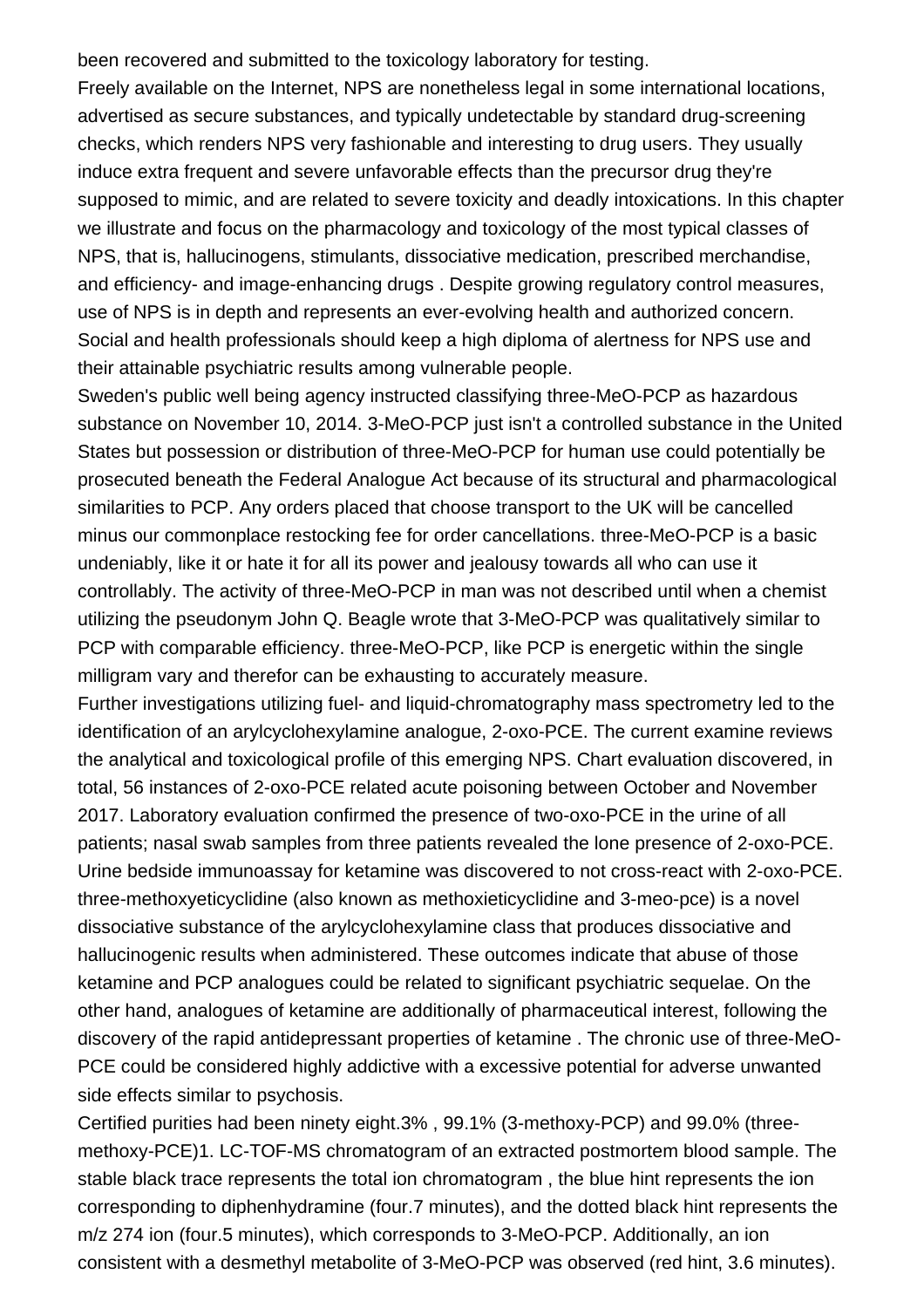An initial ELISA screening of postmortem blood suggested the presence of PCP, a marijuana metabolite and amphetamine. This screen was adverse for methamphetamine, methadone, opiates, cocaine metabolite, benzodiazepines and barbiturates.

3-MeO-PCE is analogous to MXE, however lacks an R2 substituted ketone. It is also homologous to 3-MeO-PCP however lacks the additional carbons to finish a piperidine ring. three-Methoxyeticyclidine (also referred to as Methoxieticyclidine and three-MeO-PCE) is a novel dissociative substance of the arylcyclohexylamine class that produces dissociative and hallucinogenic results when administered. LoGiCal reference supplies are perfect for calibration and control within the measurement of medicine, metabolites and associated substances. Specified and produced by experts, our products are produced beneath the rigorous high quality assurance requirements of ISO Guide 34 and can satisfy many of the requirements of your accreditation and professional our bodies.

3-MeO-PCE (three-Methoxyeticyclidine) is a research chemical of the Arylcyclohexylamine class. This product has very related research outcomes as PCP with many considering this a LEGAL alternative! Anecdotal stories suggest that effects of this product are very similar to other well know dissociatives however that is said to be more stimulating and less sedating. Lastly, mice have been implanted with radiotelemetry probes to concurrently monitor thermoregulatory and locomotor responses following injections of PCP, PCE, or MXE. All three arylcyclohexylamines elicited dose-dependent hypothermic effects, but solely PCP produced increases in locomotor exercise. Together, these findings point out that MXE elicits PCP-like interoceptive effects, however decreased reinforcing and locomotor stimulant effects in vivo. Some indications of the relationship between chemical structure and function can be discerned.

When dealing with research chemicals ensure to at all times take the correct precautions within the laboratory like wiping down surfaces and carrying gloves, a masks & protective clothing. Our three-HO-PCP Powder is strictly for laboratory use only and isn't accredited for human consumption. Any mention of dosage/feeding to people or animals or something consumption associated is not acceptable.

The outcomes confirmed that all of the novel analogues had vital affinity for NMDA receptors, and revealed other results presumably mediated by monoamine transporter targets and sigma receptors. Of the postmortem samples collected during autopsy, aortic blood, femoral blood, abdomen contents and vitreous humor have been analyzed. Postmortem specimens were initially subjected to several screening analyses, together with an alcohol screen, an ELISA display screen for illicit medication, a standard fundamental display screen for basic and neutral medication, and a TOF display.

three-MeO-PCP was first synthesized in 1979 to investigate the construction–exercise relationships of phencyclidine derivatives. The effects of 3-MeO-PCP in humans weren't described until 1999 when a chemist utilizing the pseudonym John Q. Beagle wrote that 3- MeO-PCP was qualitatively just like PCP with comparable efficiency. 3-MeO-PCP was preceded by the less potent dissociative 4-MeO-PCP and first grew to become out there as a analysis chemical in 2011.

The toxicity and long-time period well being effects of recreational three-MeO-PCE use do not seem to have been studied in any scientific context and the precise toxic dosage is unknown. This is because [3-meo-pce canada](https://nikkostores.com/shop/research-chemicals-vendor/buy-arylcyclohexylamines/buy-3-meo-pce/) three-MeO-PCE has very little historical past of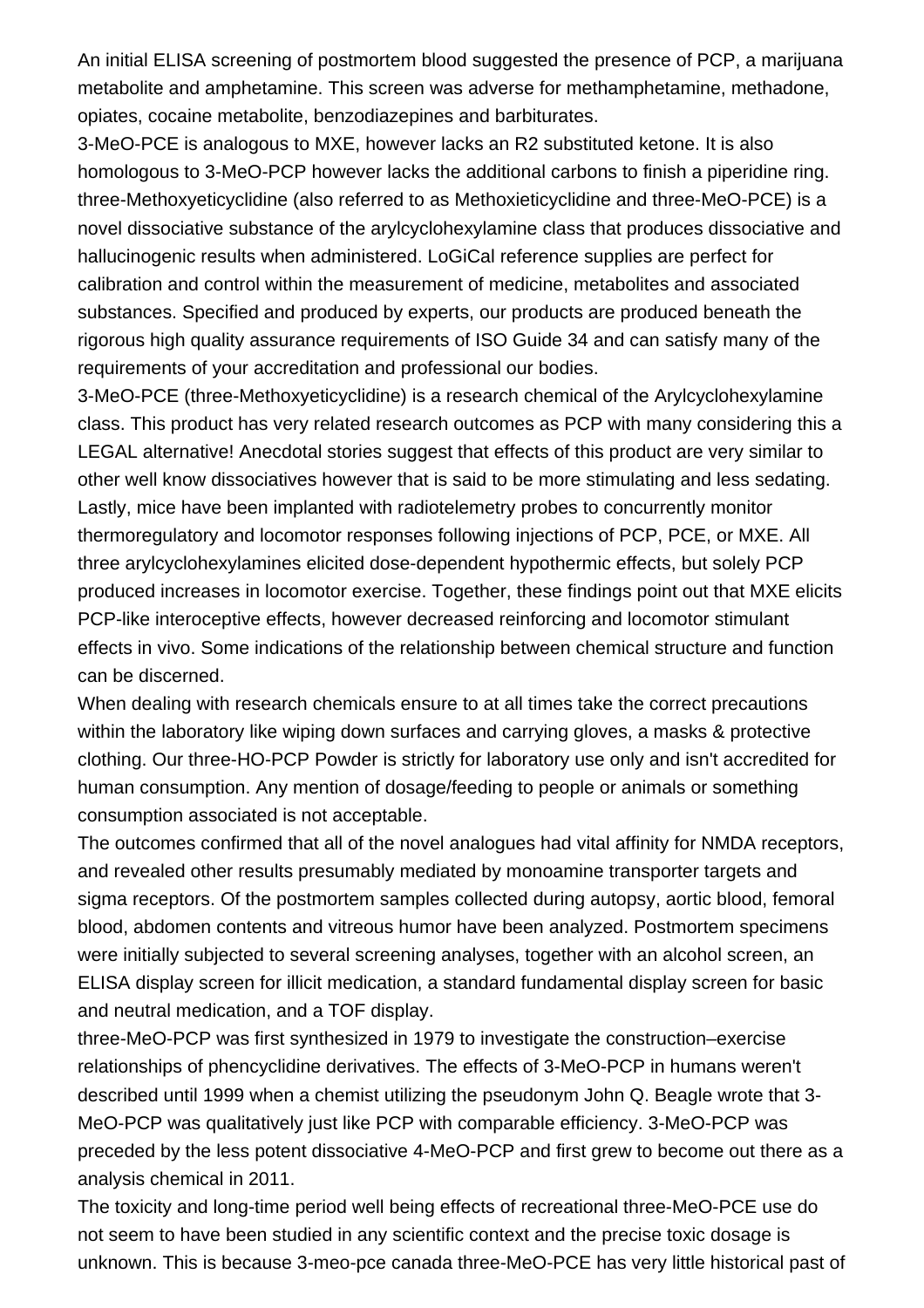human usage. Compulsive redosing - This impact is extra outstanding primarily based on the route of administration used.

We aren't answerable for any sort of consequences which might be a results of purchasing certainly one of our chemical research products. three-MeO-PCEalso know asMethoxyeticyclidineis a analysis chemical similar to thearylcyclohexylaminechemical class,PCEandPCP. Representative Ki willpower for methoxetamine in an NMDA receptor assay in contrast with reference compound MK-801 . However, this was not confirmed, as no commonplace of the desmethyl metabolite was obtainable for purchase. Nevertheless, the presence of this peak supports the existence of 3-MeO-PCP in the decedent's blood. An isotopically labeled internal commonplace (PCP-D5) was used, and the absence of interference from inside normal was demonstrated by the evaluation of two clean matrix samples each day for 5 days.

favourite psychs up to now have been 1p-lsd, mescaline, and 2c-b. only rolled on 6-apb 3-fea and 3-mmc and far preferred 6-apb. three-Methoxyphencyclidine (generally often known as 3-MeO-PCP or three-MeO) is an artificial dissociative substance of the arylcyclohexylamine chemical class.

Due to an oversight, the bag of white powder on the scene was not collected. Here we report a demise following exposure to 3-MeO-PCP, a drug that is presently available for purchase from multiple distributors on-line. Very little data is available on the pharmacological properties, metabolism and toxicity of three-MeO-PCE, and its use in humans is very quick.

## **Courtroom**

A managed substance analog shall be thought-about to be listed on the same schedule because the drug or class of drugs which it imitates. Prior to any subsequent dishing out of each written certification, the pharmacist, pharmacy technician, or supply agent shall view the present written certification; a present photo identification of the affected person, registered agent, mother or father, or legal guardian; and the present board registration issued to the patient, registered agent, parent, or authorized guardian. No pharmaceutical processor or cannabis dishing out facility shall dispense greater than a 90-day provide for any patient during any 90-day period. The Board shall set up in regulation an amount of cannabis oil that constitutes a ninety-day provide to treat or alleviate the signs of a patient's recognized situation or disease. C. The Board shall adopt laws establishing well being, security, and security requirements for pharmaceutical processors and cannabis allotting facilities. The Board shall also adopt laws for pharmaceutical processors that embody necessities for processes for safely and securely cultivating Cannabis vegetation meant for producing cannabis oil; a most variety of marijuana plants a pharmaceutical processor may possess at anyone time; the safe disposal of plant remains; and a course of for registering cannabis oil products.

Food and Drug Administration as interchangeable with the prescribed product unless the prescriber indicates such substitute is not approved by specifying on the prescription "model medically essential" or the affected person insists on the allotting of the prescribed organic product. In the case of an oral prescription, the prescriber's oral allotting instructions relating to dishing out of an interchangeable biosimilar shall be adopted. No pharmacist shall dispense a biosimilar in place of a prescribed biological product until the biosimilar has been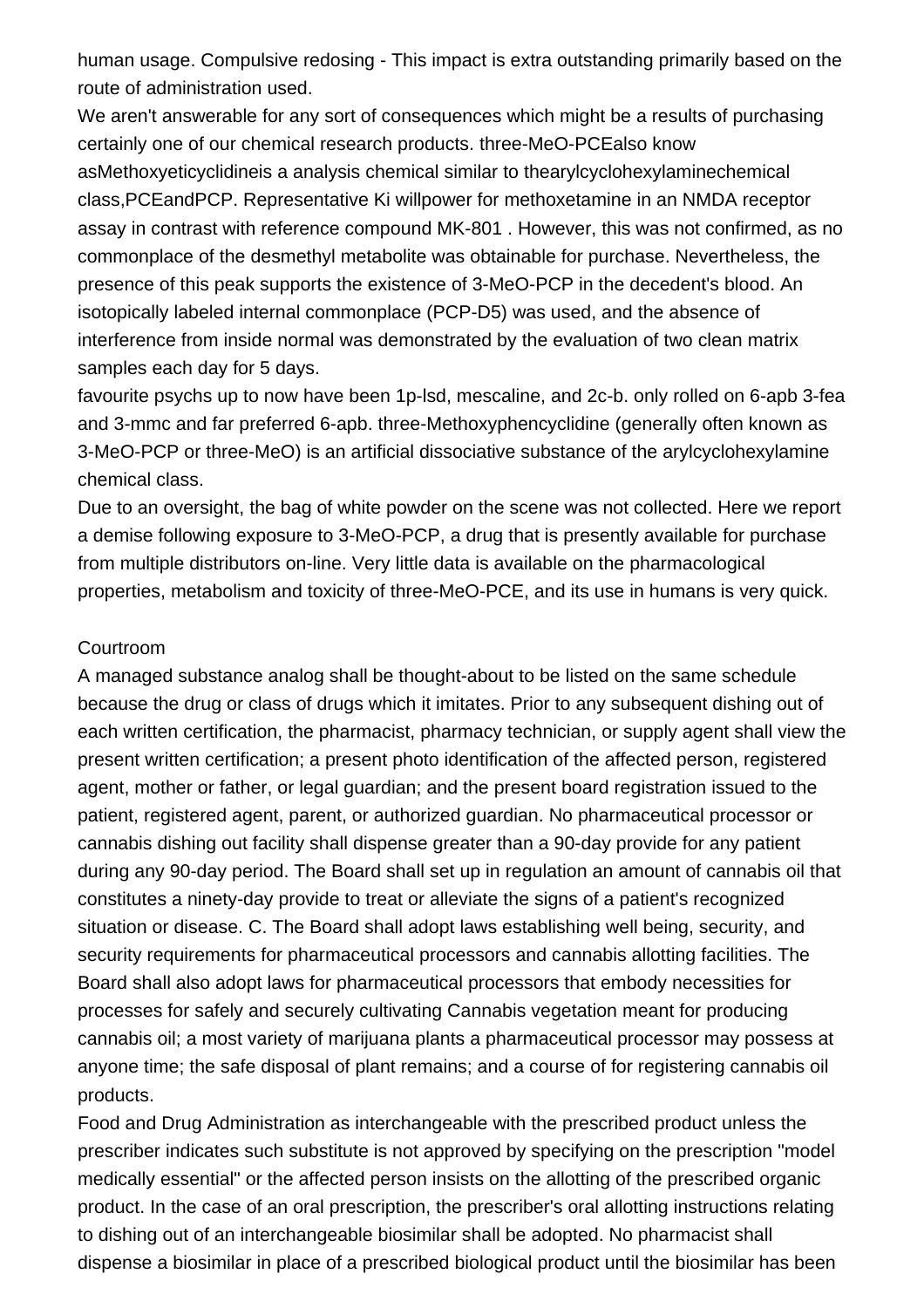licensed as interchangeable with the prescribed organic product by the U.S. C. If the pharmacist dispenses a drug product other than the brand name prescribed, he shall so inform the purchaser and shall indicate, except otherwise directed by the prescriber, on each his everlasting document and the prescription label, the brand name or, within the case of a therapeutically equivalent drug product, the name of the manufacturer or the distributor. If the Secretary, or an authorised particular person, refuses to grant an software for a permission, he or she must notify the applicant in writing accordingly. being a person authorised in writing by the Minister for Agriculture, Fisheries and Forestry to approve, for the purposes of those Regulations, the exportation of goods specified in Schedule 3. For paragraph , the Minister or authorised particular person may grant permission to export the asbestos or items. The AttorneyGeneral or an authorised individual might revoke a permission if the holder of the permission fails to adjust to a condition imposed underneath subregulation . C. No particular person shall, for the aim of obtaining any such instrument or substance, falsely declare to be a producer, wholesaler, pharmacist, practitioner of the healing arts, funeral director, embalmer or veterinarian. At the time of dispensing, make and maintain a document displaying the date of dishing out, the name and quantity of the gadget, item or substance, the worth at which it was sold, the name and address of the person to whom the system, item or substance was distributed, the explanation for its purchase and enter his initials thereon.

The services shall be provided by a program licensed by the Department of Behavioral Health and Developmental Services, by an identical program which is made available through the Department of Corrections, a area people-based probation services company established pursuant to §9.1-174, or an ASAP program certified by the Commission on VASAP. D. The time period "marijuana" when used in this article means any a part of a plant of the genus Cannabis, whether rising or not, its seeds or resin; and each compound, manufacture, salt, by-product, combination, or preparation of such plant, its seeds, or its resin, or any extract containing a number of cannabinoids. Marijuana shall does not embrace any oily extract containing a number of cannabinoids unless such extract accommodates lower than 12 percent of tetrahydrocannabinol by weight, orthe mature stalks of such plant, fiber produced from such stalk, oil or cake created from the seed of such plant, except such stalks, fiber, oil or cake is combined with different elements of plants of the genus Cannabis. However, there was a paucity of reporting of commercially obtainable desvenlafaxine formulations resulting in false-positives for PCP on a UDS. Molecular Informatics utilises many ideas and ideas to search out relationships between molecules. The idea of similarity, the place molecules may be grouped in accordance with their biological results or physicochemical properties has found intensive use in drug discovery. Some areas of explicit interest have been in lead discovery and compound optimisation. For example, in designing libraries of compounds for lead era, one method is to design sets of compounds "similar" to identified active compounds in the hope that different molecular constructions are discovered that keep the properties required while enhancing e.g. patentability, medicinal chemistry opportunities and even in attaining optimised pharmacokinetic profiles. Thus the practical importance of the concept of molecular similarity has grown dramatically in recent years. Prescription of buprenorphine with out naloxone; limitationPrescriptions for products containing buprenorphine with out naloxone shall be issued only for patients who're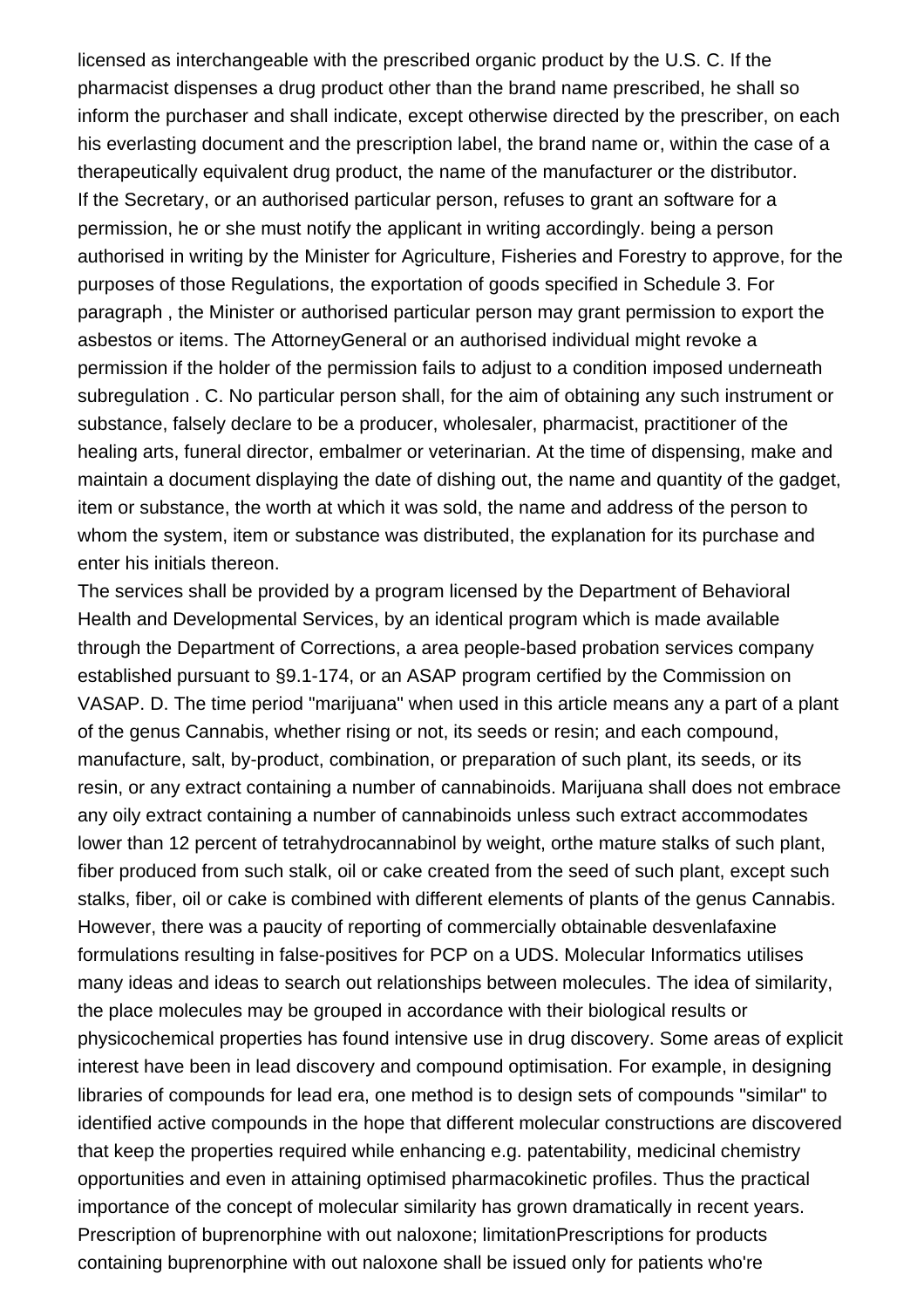pregnant, when converting a affected person from methadone to buprenorphine containing naloxone for a interval not to exceed seven days, or as permitted by laws of the Board of Medicine, the Board of Nursing, or the Board of Veterinary Medicine. H. The Board shall promulgate laws to implement the registration course of. Such rules shall embrace a mechanism for sufficiently figuring out the practitioner issuing the written certification, the patient being treated by the practitioner, his registered agent, and, if such patient is a minor or an incapacitated adult as outlined in § 18.2-369, the affected person's parent or authorized guardian; a process for making certain that any adjustments within the information are reported in an applicable timeframe; and a prohibition for the patient to be issued a written certification by a couple of practitioner throughout any given time interval.

or his agent or a hemp product, as outlined in §3.2-4112, containing a tetrahydrocannabinol concentration of no higher than zero.three p.c that's derived from industrial hemp, as outlined in §3.2-4112, that is grown, dealt, or processed in compliance with state or federal regulation. However, to seek out that a baby falls inside these provisions, the conduct complained of should current a transparent and substantial danger to the kid's life or health or to the life or well being of another particular person, the child or his household is in want of treatment, rehabilitation or providers not presently being acquired, and the intervention of the courtroom is essential to provide the treatment, rehabilitation or services needed by the child or his household. If a civil proceeding beneath this chapter relies solely on the father or mother having left the child at a hospital or emergency medical companies agency, it shall be an affirmative defense that such mother or father safely delivered the child to a hospital that gives 24-hour emergency services or to an attended emergency medical providers company that employs emergency medical providers personnel, inside 14 days of the child's birth. For purposes of terminating parental rights pursuant to §sixteen.1-283 and placement for adoption, the courtroom may find such a toddler is a uncared for youngster upon the ground of abandonment.

Medicated feeds are hereby defined as products obtained by mixing a business feed and a drug. Prohibited actsA. It is unlawful for any particular person or entity which isn't registered under this text to conduct the business of delivery, mailing, or in any other case delivering Schedule II via VI managed substances into Virginia or promote the supply for purchase of any Schedule II via VI managed substances by any citizen of the Commonwealth. Further, it shall be illegal for any one that is a resident of Virginia to promote the pharmacy providers of a nonresident pharmacy or compounding companies of an outsourcing facility that has not registered with the Board, with the knowledge that the advertisement will or is prone to induce members of the general public in the Commonwealth to use the pharmacy or outsourcing facility to obtain managed substances. E. A nonresident pharmacy shall solely ship managed substances that are allotted pursuant to a prescription, directly to the buyer or his designated agent, or on to a pharmacy positioned in Virginia pursuant to rules of the Board.

If the holder of a permission granted underneath paragraph or does not comply with a condition or requirement of the permission, the Minister may, by writing, revoke the permission. However, subregulation doesn't prohibit exportation from Australia of goods, containing asbestos, which are included into other goods in a way that does not constitute a danger to users till the asbestos in the items is disturbed. unless subsection 28 of that Act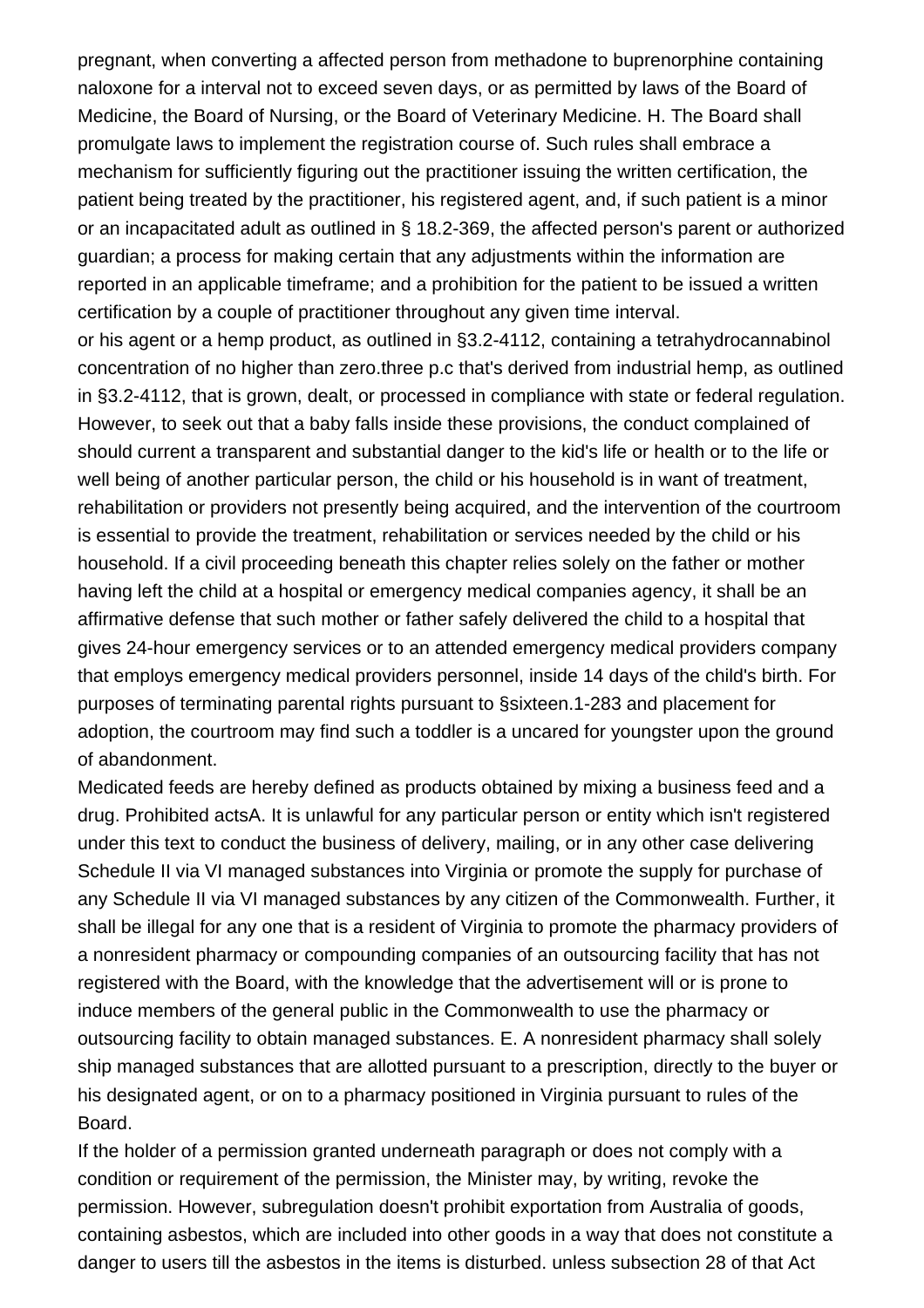applies—a statement to the effect that a person who is entitled to use to the Tribunal for evaluate of the decision could, beneath section 28 of that Act, request a press release that includes the explanations for the decision.

The Board may meet by telephone conference call when summarily suspending the registration if an excellent religion effort to assemble a quorum of the Board has failed and, in the judgment of a majority of the members of the Board, the continued dispensing by the nonresident pharmacy constitutes a considerable danger to the public well being or security. Institution of proceedings for a listening to shall be supplied simultaneously with the summary suspension. The listening to shall be scheduled inside an inexpensive time of the date of the abstract suspension. The Board could contemplate other info concerning potential violations of Virginia law at a listening to, if cheap notice is given to such nonresident pharmacy of the knowledge. Permit to be issuedThe Board shall only register nonresident pharmacies that maintain a current unrestricted license, certificates, allow, or registration as a pharmacy in a jurisdiction inside the United States, or inside another jurisdiction that will lawfully ship pharmaceuticals directly or not directly to customers throughout the United States. G. Every nonresident pharmacy shall adjust to federal necessities for an electronic, interoperable system to determine, hint, and verify prescribed drugs as they are distributed.

Following the conclusion of all appeals, if any, or the deadline to file an appeal, if none are filed, the managed substances and prescription devices shall be subject to forfeiture. The Board shall direct the proprietor to appropriately transfer or get rid of the sealed controlled substances and prescription gadgets underneath the supervision of a licensed agent, or the controlled substances and gadgets shall be forfeited, seized, and destroyed by the Board, the authorized agent of the Board, or any legislation-enforcement officer. Costs related to the storage and destruction of the seized substances and gadgets shall be on the expense of the proprietor of such. C. If the Board summarily suspends, suspends, or revokes a registration, license, allow, or certificate, all managed substances and prescription devices owned or possessed pursuant to the registration, license, permit, or certificate could also be placed beneath seal by the Board or a certified agent of the Board as of the efficient date of the order of summary suspension, suspension, or revocation.

We constructed various keysets and optimized their efficiency in clustering bioactive substances. Performance was measured using methodology developed by Briem and Lessel. "Directed pruning" was carried out by eliminating bits from the keysets on the premise [3-meo-pce buy us domestic](https://nikkostores.com/shop/research-chemicals-vendor/buy-arylcyclohexylamines/buy-3-meo-pce/) of random choice, values of the surprisal of the bit, or values of the surprisal S/N ratio of the bit. The random pruning experiment highlighted the insensitivity of keyset performance for keyset lengths of greater than a thousand bits. "Marijuana" means any part of a plant of the genus Cannabis whether growing or not, its seeds, or its resin; and each compound, manufacture, salt, derivative, mixture, or preparation of such plant, its seeds, or its resin, or any extract containing a number of cannabinoids. Marijuana shall doesn't embrace any oily extract containing a number of cannabinoids unless such extract incorporates less than 12 percent of tetrahydrocannabinol by weight, nor shall marijuana includethe mature stalks of such plant, fiber produced from such stalk, or oil or cake made from the seeds of such plant, until such stalks, fiber, oil, or cake is mixed with different elements of vegetation of the genus Cannabis. Marijuana shalldoes not include industrial hemp, as outlined in §3.2-4112, that is possessed by an individual registered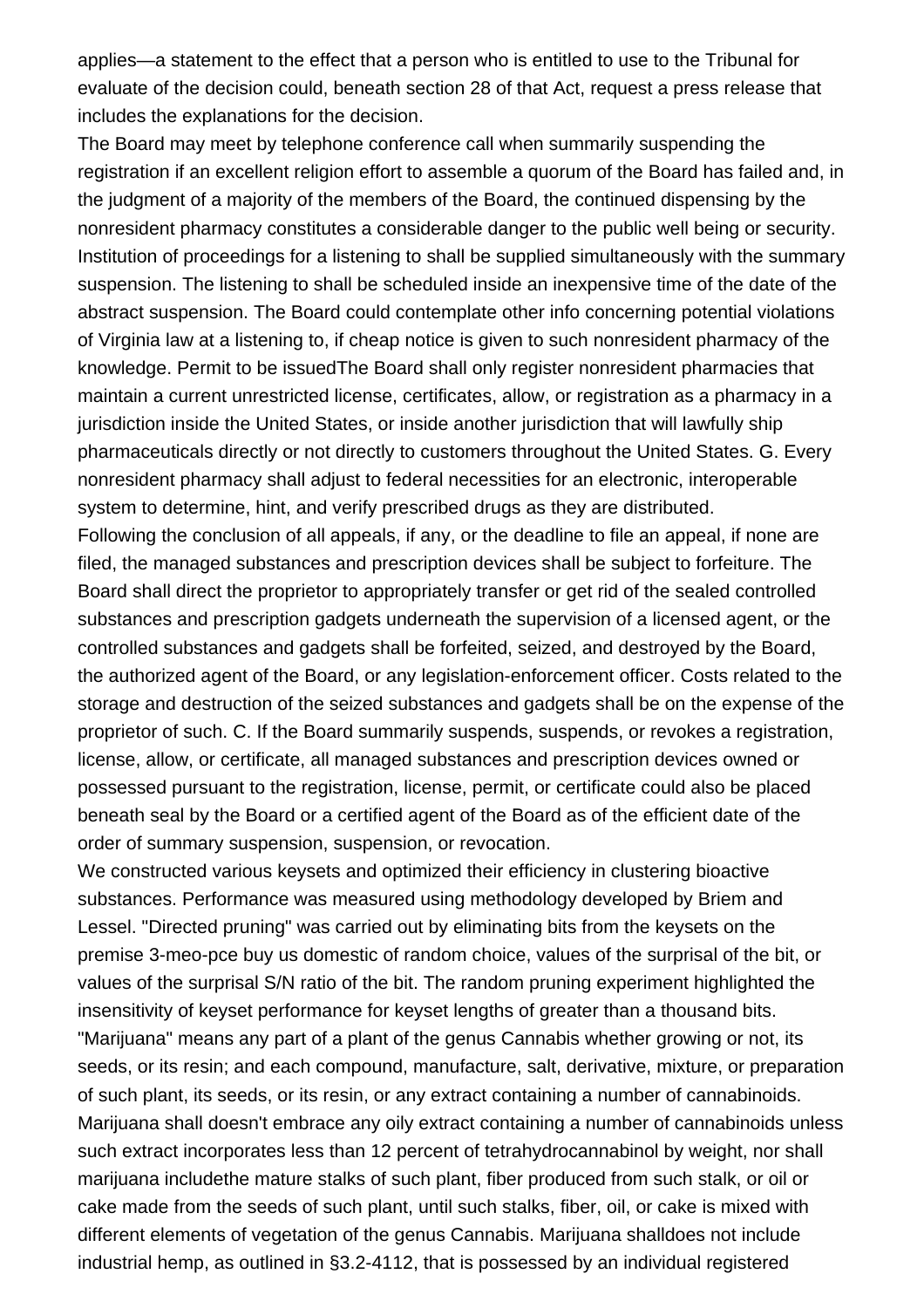pursuant to subsection A of §3. or his agent, or a hemp product, as defined in §3.2-4112, containing a tetrahydrocannabinol focus of no greater than zero.three p.c that's derived from industrial hemp, as defined in §three.2-4112, that's grown, dealt, or processed in compliance with state or federal regulation. "Warehouser" means any individual, aside from a wholesale distributor, producer, or third-celebration logistics supplier, engaged in the business of selling or in any other case distributing prescribed drugs or devices to any person who just isn't the last word consumer or shopper and delivering Schedule VI prescription gadgets to the last word person or client pursuant to §fifty four.1-3415.1.

Such act contains, however just isn't restricted to, any forceful detention, stalking, legal sexual assault in violation of Article 7 (§18.2-sixty one et seq.) of Chapter 4 of Title 18.2, or any felony offense that leads to bodily damage or places one in affordable apprehension of dying, sexual assault, or bodily damage. "Department" means the Department of Juvenile Justice and "Director" means the administrative head in charge thereof or such of his assistants and subordinates as are designated by him to discharge the duties imposed upon him under this regulation. "Delinquent baby" means a baby who has committed a delinquent act or an adult who has dedicated a delinquent act prior to his 18th birthday, except the place the jurisdiction of the juvenile court docket has been terminated underneath the provisions of §16.1-269.6. "The courtroom" or the "juvenile court" or the "juvenile and domestic relations court" means the juvenile and home relations district court of every county or metropolis. "Child," "juvenile," or "minor" means a person less younger than 18 years of age. "Adoptive house" means the place of residence of any pure person by which a toddler resides as a member of the family and during which he has been positioned for the needs of adoption or during which he has been legally adopted by one other member of the family. Molecular similarity analysis can predict cross-reactivity of drug of abuse and therapeutic drug monitoring assays. This computational evaluation demonstrated that tramadol and its metabolite possess sufficient similarity to PCP to produce positives as a result of interplay with the assay antibody . Tramadol and its metabolites can cause a false-positive Emit II+ PCP display screen, and clinicians ought to use warning when decoding urine drugs-ofabuse screens that use immunoassays. Ketamine and its enantiomer S-ketamine are promising candidates to supply a rapid-onset antidepressant impact in therapy-resistant despair. Ketamine causes continued blockade of the glutamate N-methyl-d-aspartate receptor, although this won't primarily mediate the antidepressant impact. Alternative hypotheses embody selectivity for the NMDA receptor subtype containing the NMDA receptor subunit 2B , inhibition of the phosphorylation of the eukaryotic elongation issue 2 kinase, elevated expression of brain-derived neurotrophic issue and tropomyosin receptor kinase B , and activation of the mammalian goal of rapamycin signaling pathway, alongside

different unbiased actions attributed to the ketamine metabolism to R-hydroxynorketamine (R-HNK). I encountered real crazies there, which as compared with, I'm just a tad eccentric. There is

certainly a demand for pharmacologists who can suggest novel constructions. Some research chemical distributors maintain a group of PhDs readily available to behave as advisers in the selection and synthesis of new medicine. Antidepressants, anti-epileptics, muscle relaxants—none of them really worked.

A statement that the person or, if the individual is a minor or lacks capacity to supply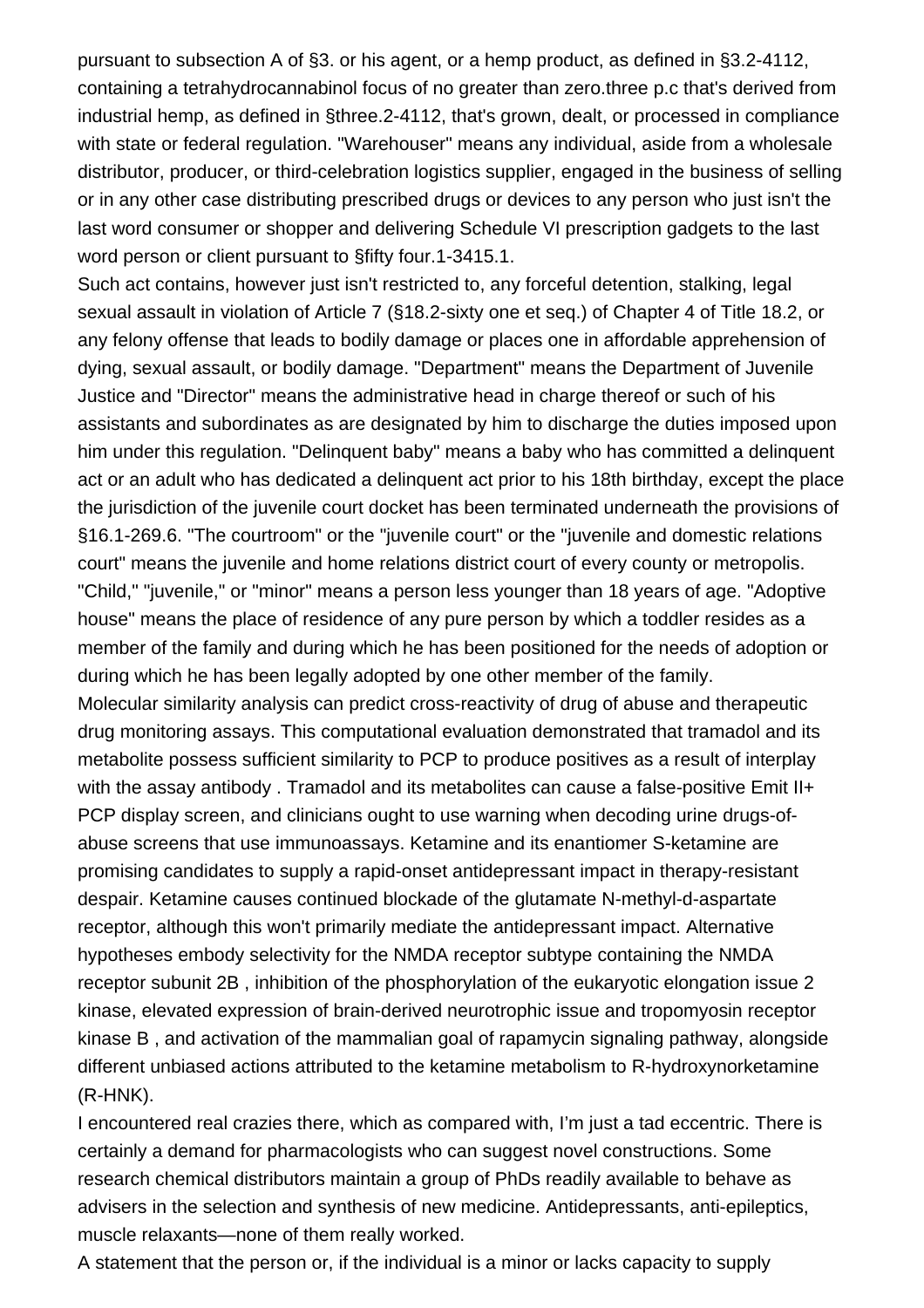informed consent, his parent or authorized guardian consents to the usage of the investigational drug, organic product, or gadget for remedy of his terminal condition. C. Records of prescription drugs distributed into the Commonwealth shall be maintained in such a manner that they are readily retrievable from information of shipments into different jurisdictions and shall be provided to the Board, its approved agent, or any agent designated by the Superintendent of the Department of State Police upon request inside seven days of receipt of such request. Any manufacturer positioned outdoors the Commonwealth who ships prescription drugs into the Commonwealth shall be registered with the Board. The nonresident manufacturer shall renew such registration annually on a date determined by the Board in regulation and shall notify the Board within 30 days of any substantive change within the info previously submitted.

E. Nothing on this article shall require an individual to violate or act in contravention of any federal or state regulation as such law pertains to the prescribing, dishing out, administration, or use of an investigational drug, organic product, or gadget. Notwithstanding any other provision of legislation on the contrary, a health care provider as defined in § 8.01-581.1 who recommends an investigational drug, organic product, or device to a person who meets the standards set forth in subsection A of § 54.1-3442.2 shall be immune from civil liability for any opposed action, condition, or different end result ensuing from the individual's use of the investigational drug, biological product, or gadget. This provision shall not apply to manufacturers or packers of medicated feeds who manufacture or pack no other drugs. U. Pursuant to a particular order for a affected person and underneath his direct and immediate supervision, a prescriber could authorize the administration of managed substances by personnel who've been properly trained to assist a doctor of medicine or osteopathic medication, supplied the method doesn't include intravenous, intrathecal, or epidural administration and the prescriber remains liable for such administration. M. Medication aides registered by the Board of Nursing pursuant to Article 7 (§ fifty four. et seq.) of Chapter 30 might administer drugs that would otherwise be self-administered to residents of any assisted living facility licensed by the Department of Social Services. A registered medicine aide shall administer medication pursuant to this section in accordance with the prescriber's directions pertaining to dosage, frequency, and manner of administration; in accordance with laws promulgated by the Board of Pharmacy regarding security and recordkeeping; in accordance with the assisted dwelling facility's Medication Management Plan; and in accordance with such different laws governing their practice promulgated by the Board of Nursing. I. A prescriber could authorize, pursuant to a protocol approved by the Board of Nursing, the administration of vaccines to adults for immunization, when a practitioner with prescriptive authority is not physically present, by licensed pharmacists, registered nurses, or licensed sensible nurses underneath the supervision of a registered nurse.

Like their legally sanctioned counterparts, they work to synthesize medicine they hope will produce therapeutic effects in their customers. But they don't work with billion-dollar budgets or promoting agencies; doctors aren't bribed to distribute their products with ergonomic pens or fine terrycloth seashore towels. Their advertising comes solely from word of mouth and semicautionary articles like the one you might be about to read. The major task of our firm is to do enterprise overtly, working at secure and lengthy-time period basis, realizing a marked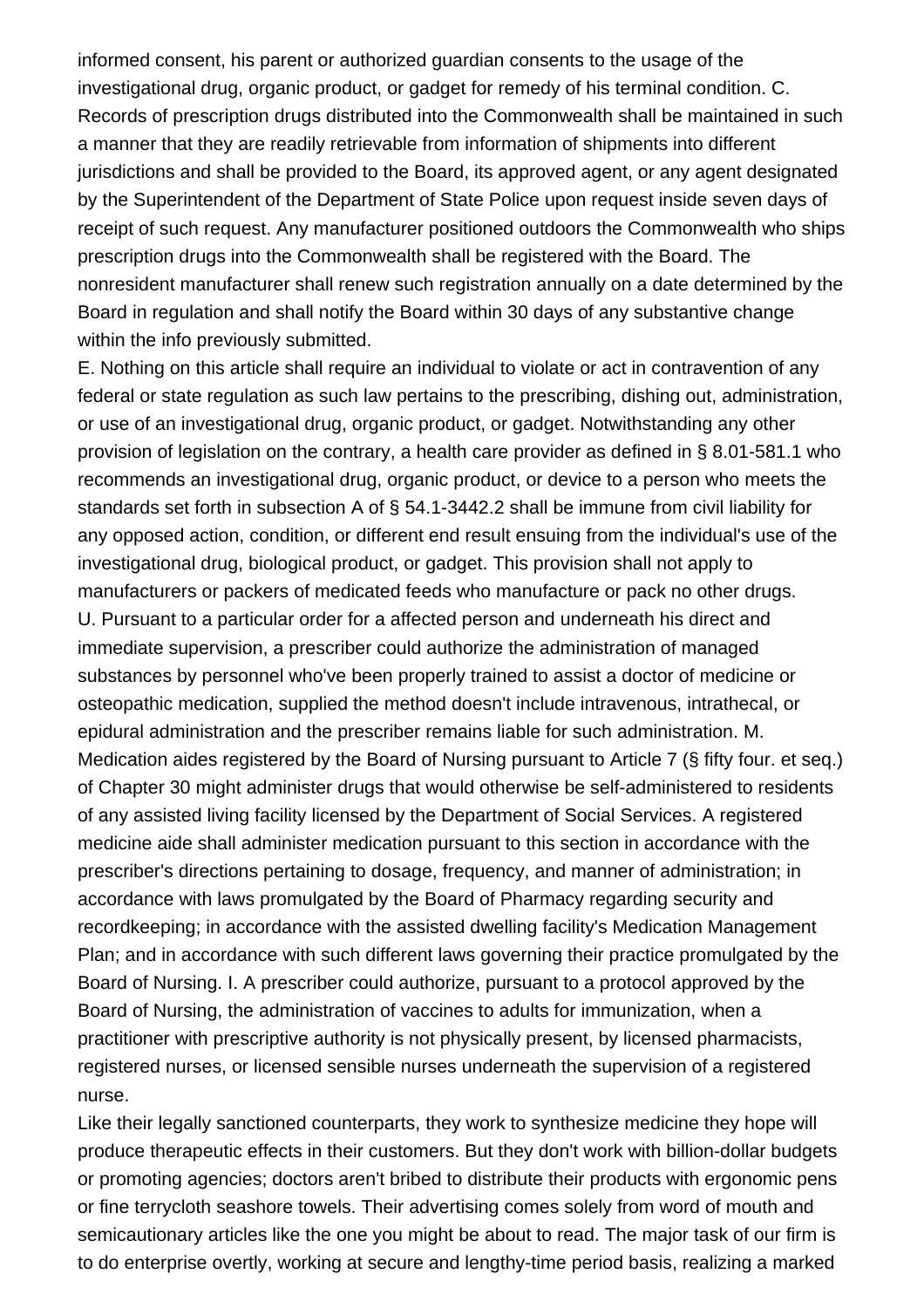plans, satisfying consumer needs.You can buy prescribed drugs and a few research chemical compounds online world broadly.

B. Wholesale drug distributors, nonresident wholesale drug distributors, third-get together logistics providers, nonresident third-party logistics providers, producers, nonresident manufacturers, and nonresident warehousers shall allow the Board or its licensed agents to enter and examine, at affordable occasions and in an affordable manner, their premises and supply vehicles, and to audit their records and written operating procedures. Such agents shall be required to point out applicable identification previous to being permitted access to wholesale drug distributors' premises and supply autos. Any outsourcing facility located exterior the Commonwealth that ships, mails, or delivers in any method Schedule II through VI medicine or devices into the Commonwealth shall be thought-about a nonresident outsourcing facility and shall be registered with the Board. The Board shall present written discover of the suspension to the nonresident pharmacy at the handle of record on file with the Board and to the resident-state licensing agency. The nonresident pharmacy may apply for reinstatement of the registration solely after it has been reinstated by and holds a present and unrestricted license, certificates, permit, or registration as a pharmacy from the licensing agency within the jurisdiction the place it's located. Such nonresident pharmacy shall be entitled to a hearing not later than the subsequent common assembly of the Board after the expiration of 60 days from the receipt of such utility, and shall have the right to be represented by counsel and to summon witnesses to testify on its behalf.

Has violated or cooperated with others in violating any provision of this chapter or laws of the Board regarding the manufacture, distribution or dishing out of managed substances. F. In the absence of unhealthy religion or gross negligence, no person who donates, accepts, or dispenses unused prescription drugs in accordance with this part and Board laws shall be topic to legal or civil liability for issues arising from the donation, acceptance, or allotting of such unused prescription drugs. A pharmacist may provide a reasonable amount of compounded merchandise to practitioners of medication, osteopathy, podiatry, or dentistry to administer to their patients, both personally or under their direct and instant supervision, if there's a important must deal with an emergency condition, or as allowed by federal regulation or regulations. A pharmacist may also present compounded products to practitioners of veterinary drugs for office-based administration to their sufferers. C. In accordance with the conditions set forth in subsections A and B, pharmacists shall not distribute compounded drug products for subsequent distribution or sale to other persons or to business entities, together with distribution to pharmacies or different entities underneath frequent ownership or control with the power during which such compounding takes place; nonetheless, a pharmacist may distribute to a veterinarian in accordance with federal legislation. If the written or oral prescription is for a Schedule VI drug or system and doesn't contain the handle or registry variety of the prescriber, or the handle of the affected person, the pharmacist needn't scale back such data to writing if such data is instantly retrievable inside the pharmacy.

## Phencyclidine Analog Use In Sweden

Furthermore, NPSs usually are not identified by routine toxicological analyses. The incontrovertible fact that instances of confusion between NPSs have been reported shows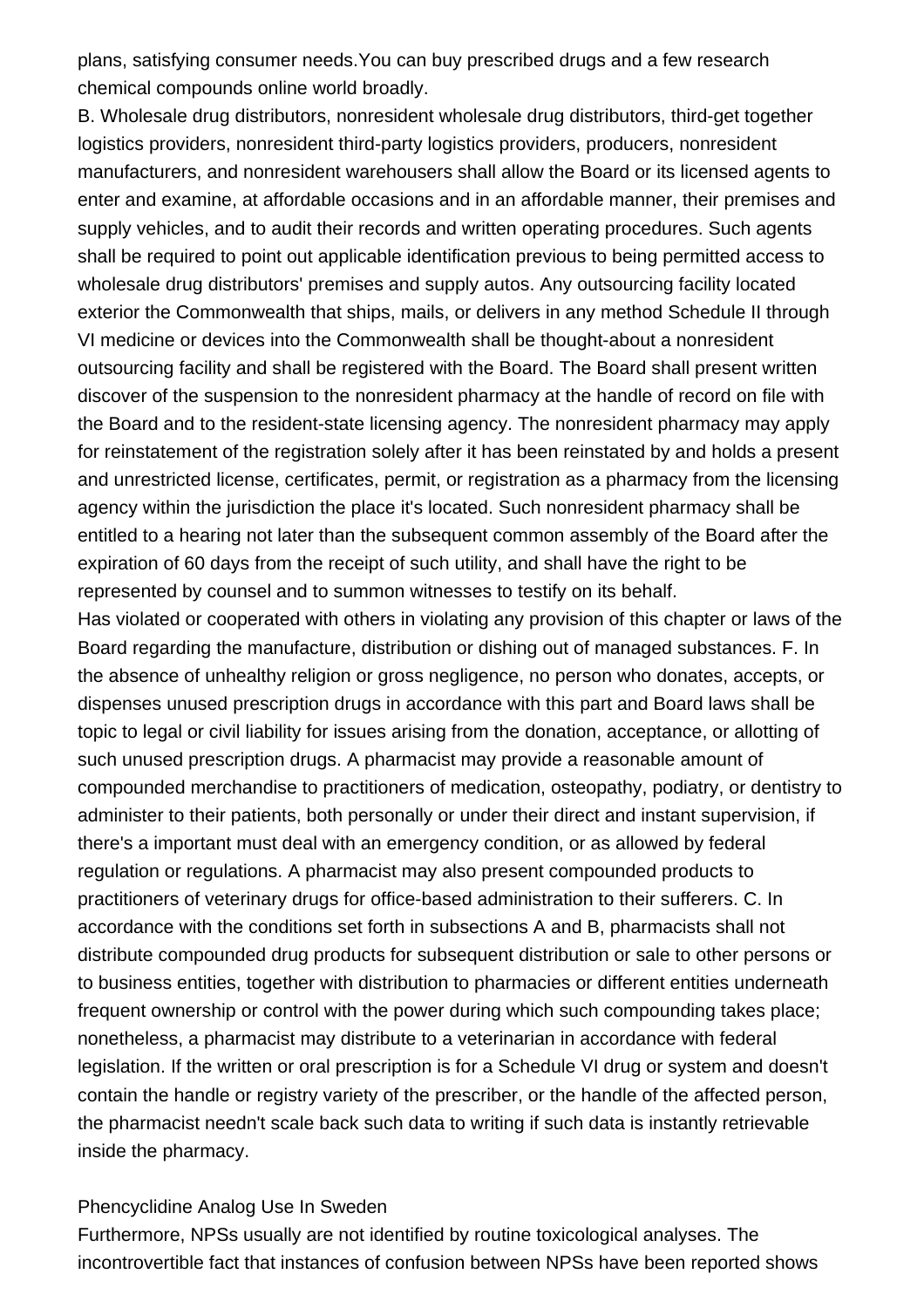that the consumers aren't always aware of which substance they have taken. Finally, a number of intoxication is frequent, making it troublesome to establish the precise manifestations related to specific compounds. Our choice of legal, synthetic dissociatives range from basic legal, hallucinogenics like Methoxphenidine to exciting, contemporary research chemical substances like 3-MEO-PCE. Dissociatives are identified for producing unmatched results, and with prices this low - you'll check our complete vary of synthetic, novel dissociatives.

As with many NPSs, detailed biochemical and scientific information on three-MeO-PCP intoxication are missing. Here, we described a case of intoxication with three-MeO-PCP alone, following oral consumption of 200 mg. The primary clinical findings had been high blood pressure, tachycardia, neurological manifestations , and rash. In the second intoxication (after the affected person had sniffed 50 mg of 3-MeO-PCP), high blood pressure, tachycardia, and neurological manifestations were present but with much less severity. In each cases, the affected person was discharged after his clinical status had improved rapidly. The patient was first transferred to a psychiatric hospital and then discharged to residence after a number of days.

Delays in identifying the presence of a novel intoxicating agent have significant penalties for public health and public safety. Discussion of the chemistry, pharmacology and antagonistic occasions associated with novel drug classes is summarized and described within. Based on these findings and gaps in the obtainable data, we provide recommendations for future toxicological testing of these evolving substances. These include improvement and management of a national monitoring program to provide real-time medical and toxicological information, confirmed analytically, on rising medicine and their known toxidromes and aspect impact profiles. Increased efforts should be made to analytically confirm the brokers liable for clinical intoxications involving adverse events in emergency division admissions or hospitalizations. Evidence-based mostly neighborhood preparedness among analytical laboratories gained via active communication and sharing of toxicological findings and tendencies in NPS is imperative to help in enabling early detection of latest drugs in forensic and medical populations.

The results of associated urine and/or blood analysis further demonstrated that the patients commonly (89%) tested optimistic for the indicated NPS, but additionally revealed that polysubstance intoxication was frequent (83%), indicating use of extra drug merchandise. PCP or phencyclidine was found in 1956 and shortly became a popular avenue drug. Dissociatives together with PCP, ketamine, and dextromethorphan have been used nonmedically for their thoughts-altering effects for over 60 years. Many of those compounds have additionally been used clinically and in respectable research.

Of the preliminary 189 samples submitted for laboratory investigation, 156 (83%) tested optimistic for at least one drug. About half of the cases had been demonstrated to be a number of drug intoxications, sometimes making it onerous to affiliate the scientific shows with one particular substance. In conclusion, the STRIDA project has documented use of a broad variety of NPS among primarily young people all over Sweden. Background In the previous decade, tons of of new psychoactive substances have been launched as unclassified alternatives to the illicit drugs.

By coming into your e-mail address, you affirm that you just give your consent to LGC to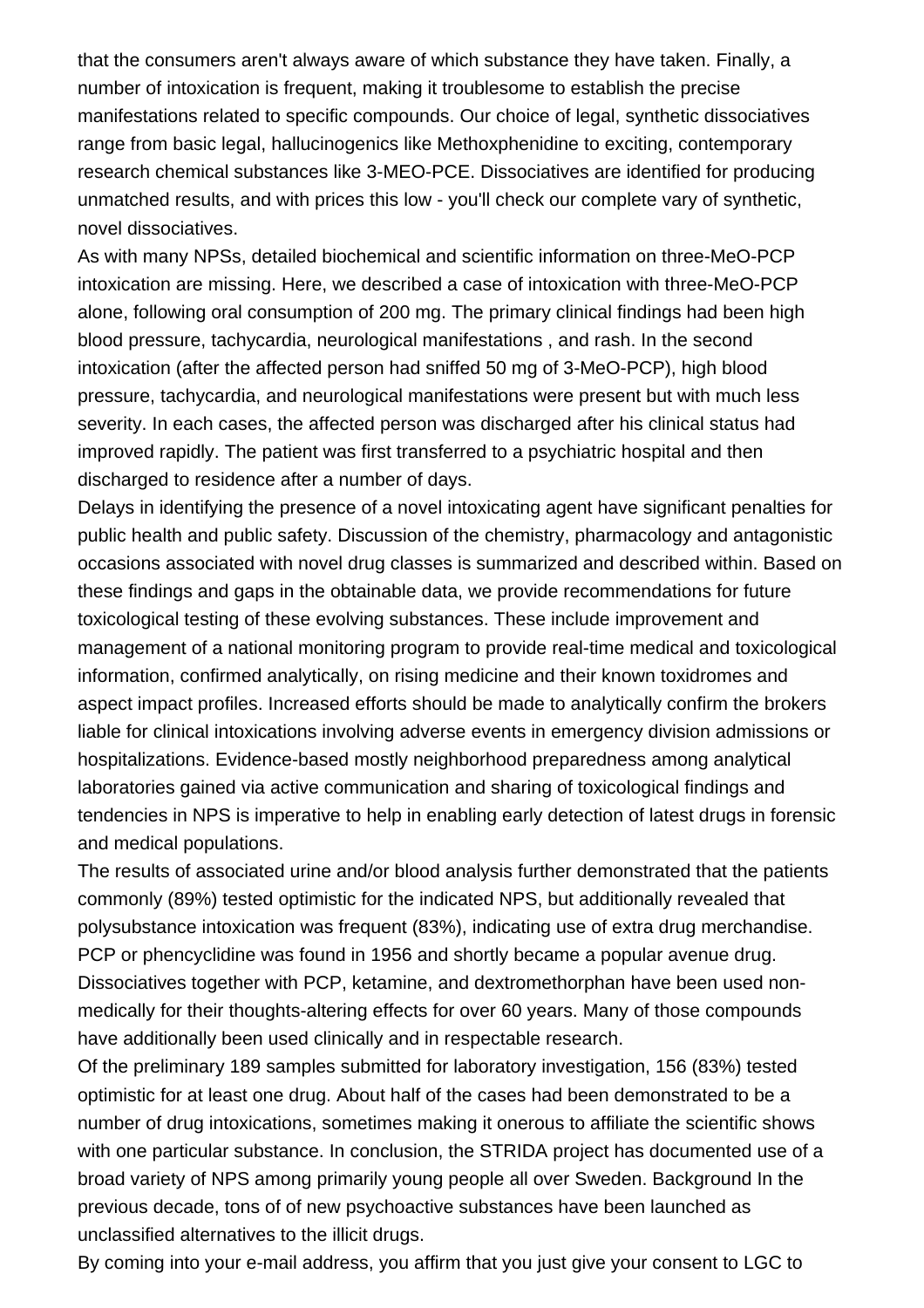share information in reference to the product above and other comparable merchandise every so often. Sweden's public health agency suggested classifying three-MeO-PCP as hazardous substance on November 10, 2014. three-MeO-PCP is not a managed substance within the United States however possession or distribution of 3-MeO-PCP for human use could potentially be prosecuted under the Federal Analogue Act due to its structural and pharmacological similarities to PCP.

The latter was dependent on using the Microsoft Excel 2016, the Statistical Package for the Social Sciences , and some online tools of data science. The analysis of the individual basis of energy confirmed that NPS researchers, legislators, and policymakers are lagging behind, whereas terrorist possesses the best potential energy. Power scores of e-vendors scored highest in the UK, US, and eastern Europe, whereas being almost absent in the Middle East. The complimentary usage of PubMed, drug fora, and Google Trends was profitable in extrapolating essentially the most trending and high-threat NPS; the contribution from the Middle East to incidents of intoxications and fatalities was absent except for Israel. Deep internet analysis, together with the darknet e-marketplace, has shown that the contribution of the Middle East by no means exceeded 7% of the entire e-commerce, data were limited to; Iran, Israel, Turkey, Afghanistan, Oman, United Arab Emirates, and Saudi Arabia. It was attention-grabbing to observe the e-distributors of NPS operating within the Middle East have been extremely involved in e-trade actions in other nations, primarily; the UK, Western Europe and Scandinavia, US, Canada, Australia, and New Zealand.

In light of the renewed curiosity in KET and PCP analogs, we determined to deepen the investigation of MXE-induced results by a battery of behavioral checks extensively utilized in studies of "safety-pharmacology" for the preclinical characterization of latest molecules. Cardiorespiratory parameters and blood stress have been also monitored in awake and freely shifting animals. Acute systemic administrations of MXE, KET and PCP (zero.01-30 mg/kg i.p.) differentially alter neurological and sensorimotor capabilities in mice relying in a dose-dependent manner specific for every parameter examined. MXE and KET (1 and 30 mg/kg i.p.) and PCP (1 and 10 mg/kg i.p.) also have an effect on significantly cardiorespiratory parameters, systolic and diastolic blood stress in mice. Psychoactive substances with chemical buildings or pharmacological profiles which are much like traditional medicine of abuse continue to emerge on the leisure drug market. Internet vendors may no less than temporarily sell these so-called designer drugs without adhering to legal statutes or facing legal penalties.

Both of those people have been in drug rehabilitation amenities previous to their deaths; nonetheless, customers continue to be drawn to 3-MeO-PCP as a result of its dissociative results and its accessibility on the internet. The Swedish STRIDA project on new psychoactive substances monitored the prevalence and health hazards of novel leisure medicine in Sweden through analysis of analytically confirmed opposed events presenting in emergency departments and intensive care models. During a ~6-12 months interval from 2010 to early 2016, about 2,600 circumstances of suspected NPS intoxications had been included in the project.

A patient from the research by Bäckberg et al presented with rhabdomyolysis. Another case of elevated CK (1017 UI/L) was reported, along with elevated troponin I (0.21 ng/mL); however, an electrocardiogram and echocardiography didn't show any significant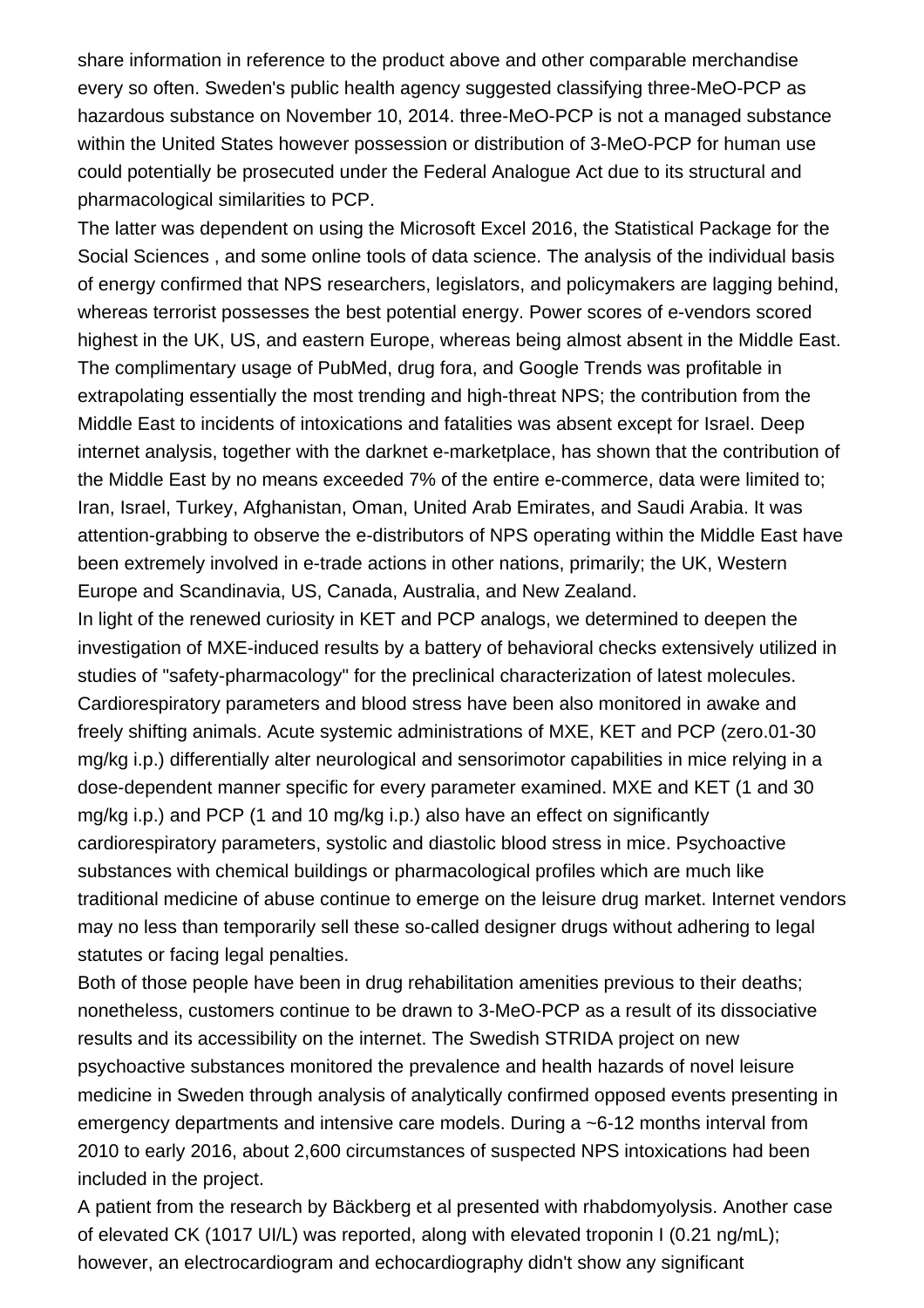impairments. When the patient had recovered, he advised us that he had consumed 200 mg of 3-MeO-PCP, bought online from the Netherlands. This was stunning, as a result of the standard dose of 3-MeO-PCP is between 2 and 15 mg. A subsequent search advised that the same old dose of the isomer four-MeO-PCP is between 75 and 250 mg, that's, similar to the dose of 200 mg taken by the patient. He referred by mistake to these doses instead of usual doses of 3-MeO-PCP.

The authors report the case of a forty one-12 months-old man often known as a polydrug addict and located dead at house. The preliminary toxicological screening was inconclusive for a toxic dying. However, 7 small baggage of unknown powders and crystals, alleged to be NPS, have been discovered close to the body and despatched to the laboratory three weeks later. This article focuses on the curiosity of nuclear magnetic resonance spectroscopy to solve [3-meo-pce buy us domestic](https://nikkostores.com/shop/research-chemicals-vendor/buy-arylcyclohexylamines/buy-3-meo-pce/) this deadly case. The 7 items have been identified by  $1$  H NMR and their purities were measured by the quantitative NMR methodology utilizing maleic acid as internal standard. The compounds had been four-chloro--pyrrolidinopentiophenone, dibutylone, 4-chloroethcathinone, four--pyrrolidinohexuiphenone, 3,four-methylenedioxy-Nbenzylcathinone, three-methoxy-phencyclidine and -pyrrolidinopropiophenone, with purities within the range 51–89%.

Users ought to start with extremely low doses and work their method up as slowly as attainable. Volumetric liquid dosing should ideally be used because of the substance's potency; most traditional milligram scales cannot accurately weigh out doses beneath 10- 15mg. The recommended dosage range should not be exceeded as excessive doses can trigger these effects as well.

Intoxication reports suggest that several designer medicine are used concurrently, posing a excessive danger for extreme adverse results and even death. Novel psychoactive substances symbolize significant analytical and interpretive challenges to forensic and medical toxicologists. Timely entry to case stories and reports of adverse incidents of impairment or toxicity is imperative to medical analysis and treatment, as well as to interpretation of forensic outcomes.

A Poisoning Severity Score has been developed and found relevant for grading the severity of poisoning. It is foreseen that the Poisoning Severity Score will meet the expectations and be used in practice, however its future use and analysis could result in some further revision and refinement. Methoxetamine - A novel recreational drug with potent hallucinogenic properties. We resolved 1,2-diphenylethylamine into its - and -enantiomer and used them as precursors for synthesis of - and -1-(1,2-diphenylethyl)piperidine, versatile homeomorphs of the NMDA channel blocker MK-801. We also describe the synthesis of the dicyclohexyl analogues of DPEA.

Phencyclidine in serum (5 ng/mL and better) was quantitated by a homogeneous enzyme immunoassay procedure. Precision and accuracy data indicate that the procedure meets the requirements for a scientific assay. The brief turnaround time for the assay makes it superior to different out there strategies for the emergency willpower of PCP in serum. The analytical outcomes were similar to those by GC/MS on 70 samples tested. The serum focus of PCP was decided in 500 specimens from 405 patients. In 216 patients with "pure" PCP intoxication, the serum concentration did not show a direct relationship to both the medical pattern of intoxication or to the historical past of the route of PCP use.